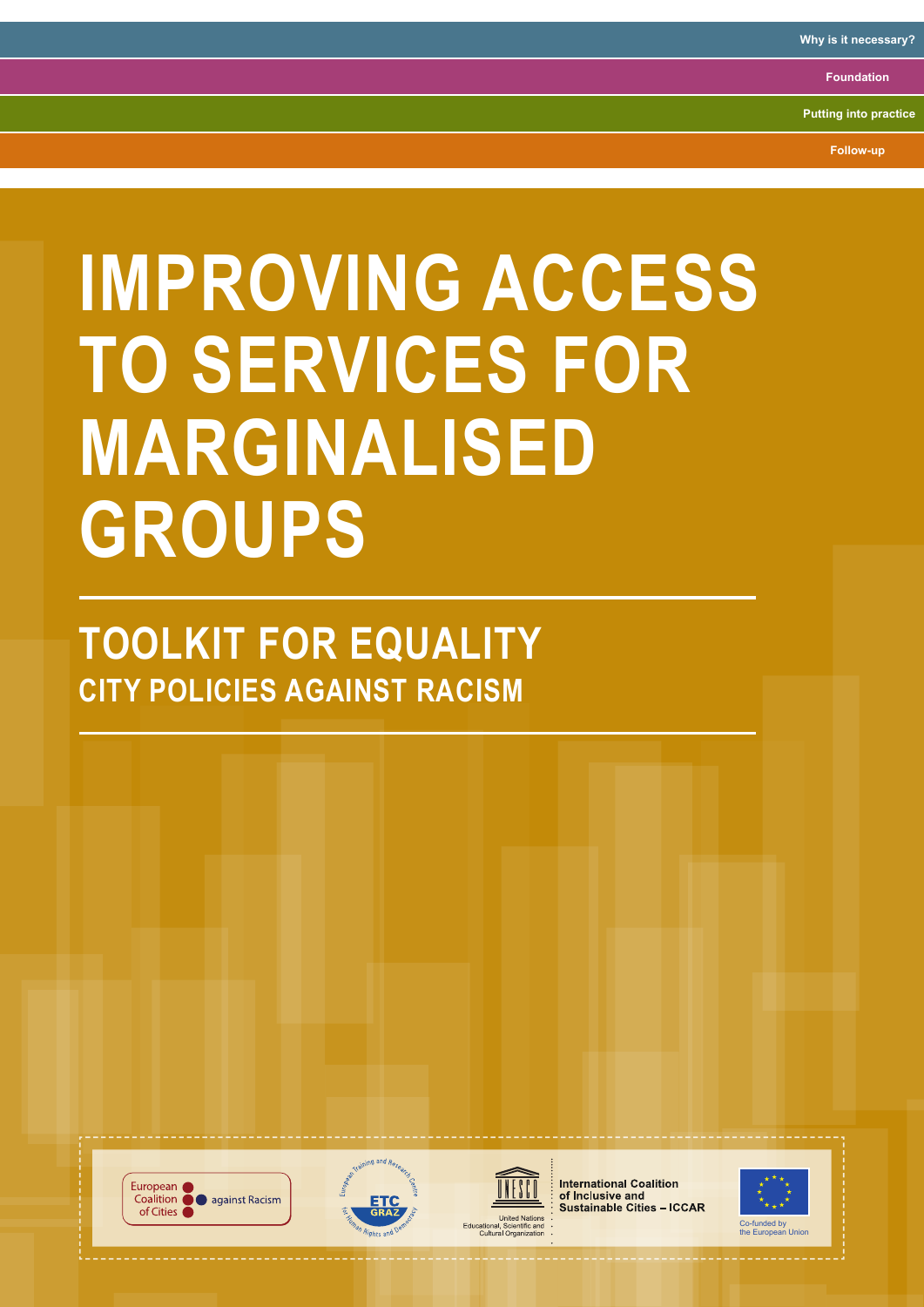#### **Why is it necessary?**

**Foundation**

 **Putting into practice**

**Follow-up**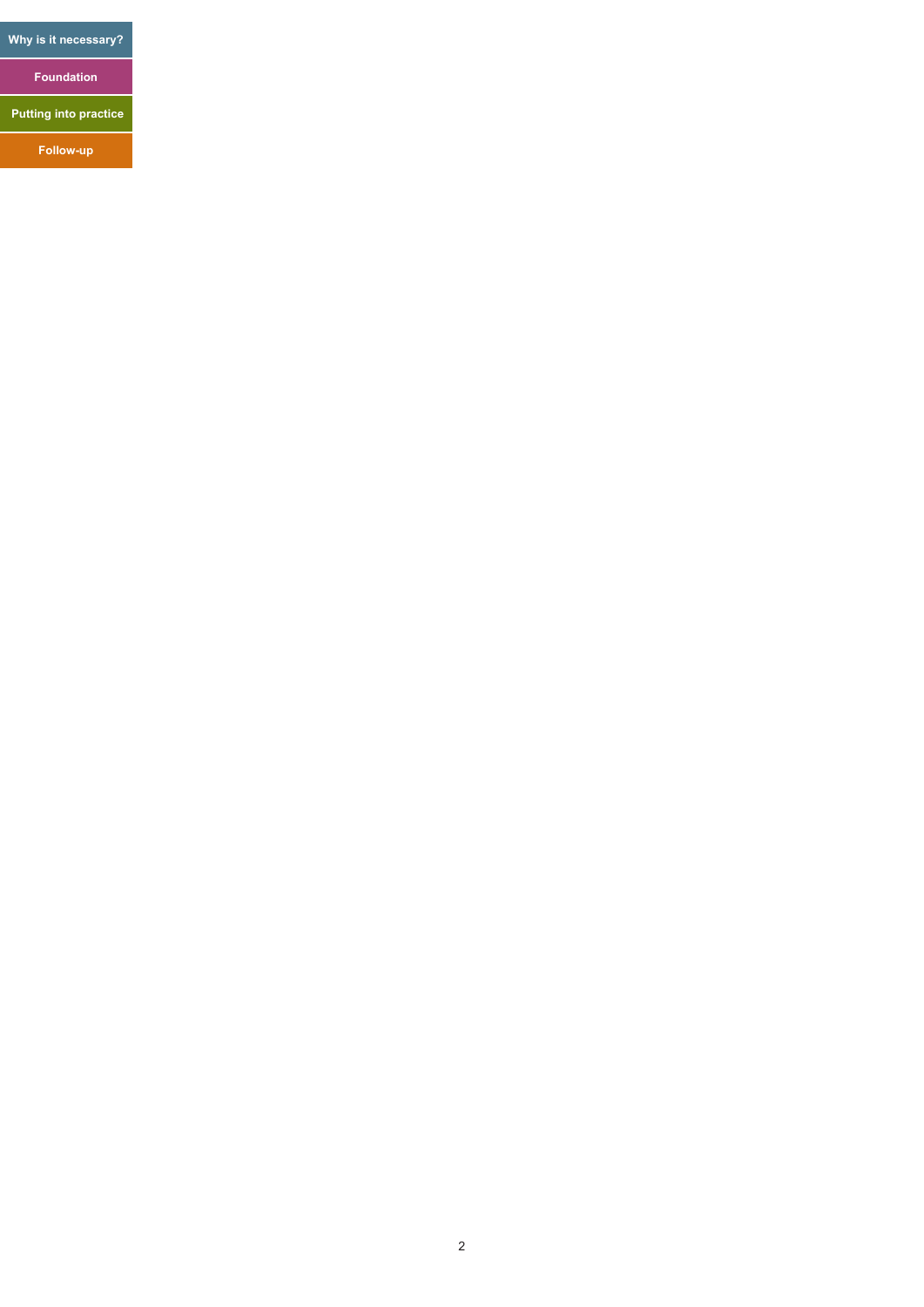**Putting into practice**

**Follow-up**

## **TOOLKIT FOR EQUALITY CITY POLICIES AGAINST RACISM**

### **IMPROVING ACCESS TO SERVICES FOR MARGINALISED GROUPS**

### **THE CITY GETS ACTIVE IN ITS FUNCTION AS A**

- democratic institution
- rule-maker
- employer
- **service provider**
- contractor

### **ECCAR 10 POINTS ACTION PLAN**

- 1 Greater Vigilance Against Racism
- 2 Assessing Racism and Discrimination and Monitoring Municipal Policies
- 3 Better Support for the Victims of Racism and Discrimination
- 4 More Participation and Better Informed City Dweller**s**
- **5 The City as an Active Supporter of Equal Opportunity Practices**
- **6 The City As An Equal Opportunities Employer and Service Provider**
- 7 Fair Access to Housing
- 8 Challenging Racism and Discrimination Through Education
- 9 Promoting Cultural Diversity
- 10 Hate Crimes and Conflicts Management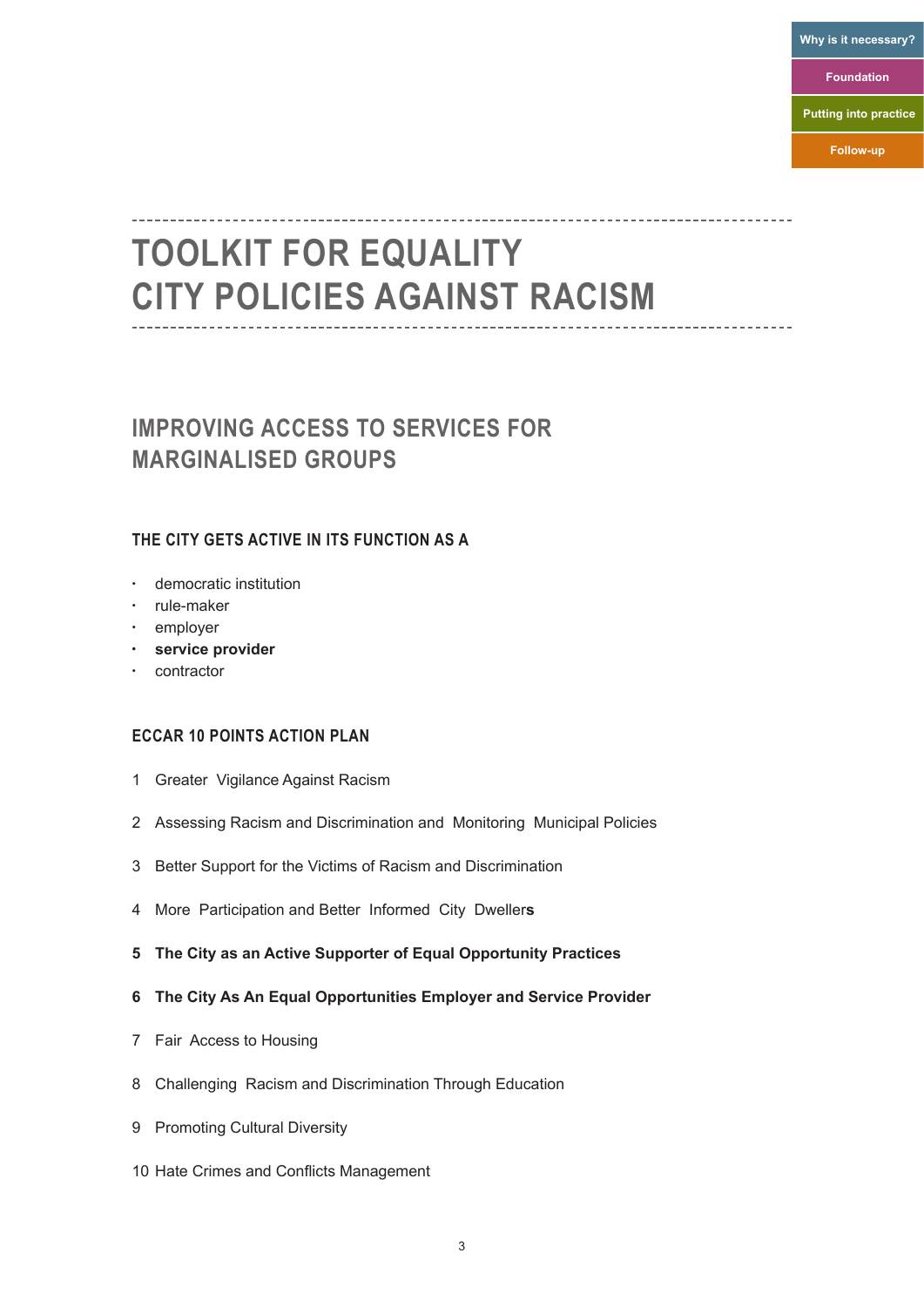**Putting into practice**

**Follow-up**

The project was coordinated by ETC Graz, realized with the following partners: Stockholm University – SU (Sweden) University of Padova - Human Rights Centre - HRC Padova (Italy) Centre for European Constitutional Law – CECL (Greece) Otherness Foundation - NEKI (Hungary) Cidalia (Spain) European Coalition of Cities against Racism (ECCAR e.V.) UNESCO as member of ICCAR

Editors: Isabella Meier, Ingrid Nicoletti, Klaus Starl, Paul Lappalainen

Release 2.0 February 2017, Graz – Stockholm - Potsdam

The Toolkit for Equality is realized with support of the European Commission, UNESCO, the European Coalition of Cities against Racism (ECCAR), Open Society Foundation - At Home in Europe, ETC Graz, and the cities of Bern, Bologna, Esch-sur-Alzette, Ghent, Graz, Potsdam, Rotterdam, Vienna, and Zurich.

*This publication has been produced with the financial support of the Rights, Equality and Citizenship (REC) Programme of the European Union (ADPOLIS JUST/2014/RDIS/AG/DISC/8084). The contents of this publication are the sole responsibility of ETC Graz and its partners and can in no way be taken to reflect the views of the European Commission.*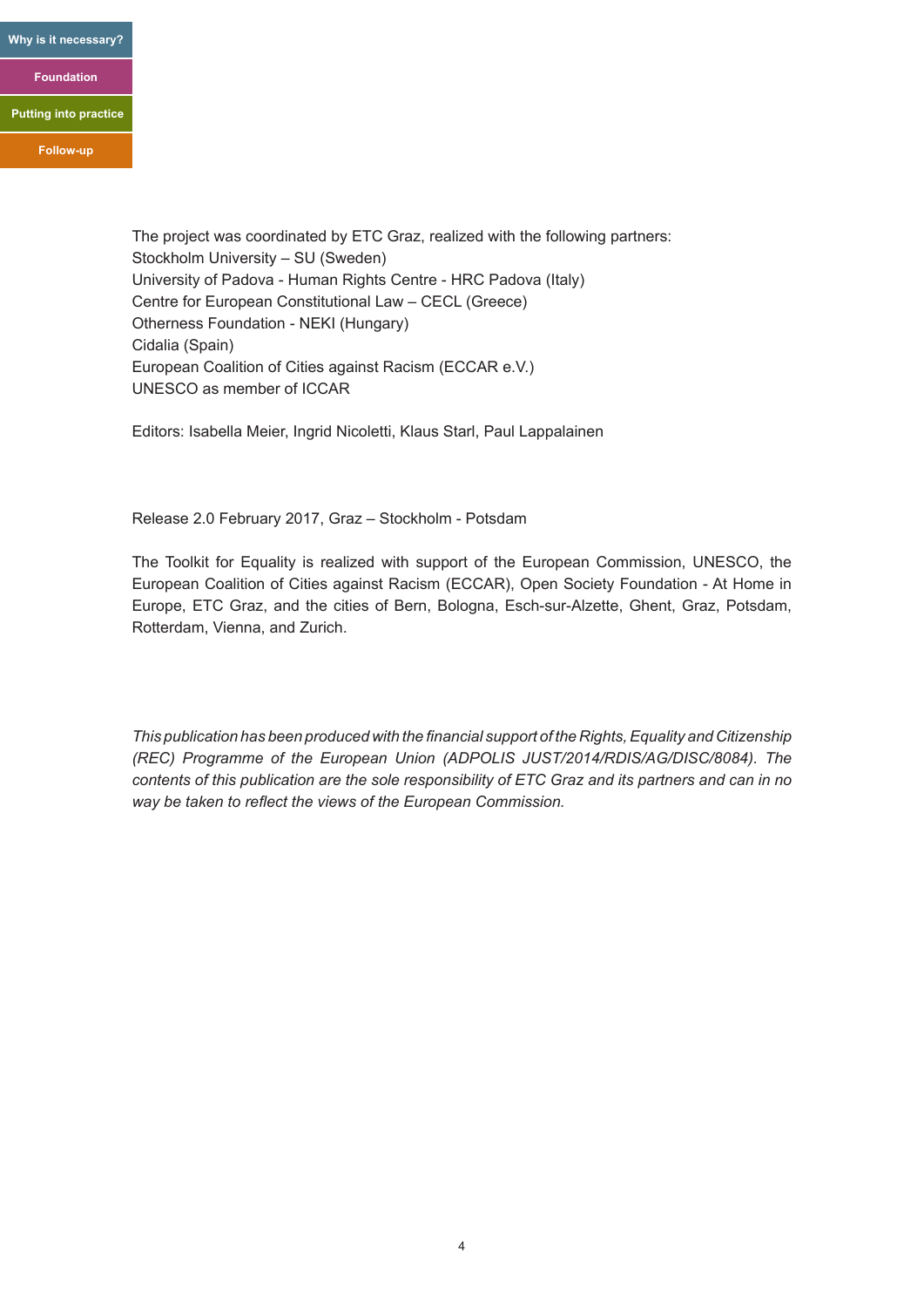**Putting into practice**

**Follow-up**

## **INTRODUCTION**

The Toolkit for Equality is a manual to support cities in implementing local policies that successfully counteract racism and racial discrimination or in adjusting existing ones. The Toolkit provides experience-based step-by-step instructions for implementing concrete policies, starting from the conceptualization and ending with measuring their impact. All content is based on expertise shared by experienced city officials working in European cities.

Our aim has been to give suggestions that are as concrete as possible. We invite you to read the toolkit as the joint expertise of colleagues in other cities and take whatever seems useful for your city.

The realization of this Toolkit would not have been possible without the support of cities and city employees, who shared their experiences, knowledge and time. ECCAR and the editors thank all of the participating cities for their contributions and hospitality, in particular:

| Agia Varvara (Greece)         | Madrid (Spain)          |
|-------------------------------|-------------------------|
| Athens (Greece)               | Malmö (Sweden)          |
| Barcelona (Spain)             | Nantes (France)         |
| Berlin (Germany)              | Pecs (Hungary)          |
| Bern (Switzerland)            | Potsdam (Germany)       |
| Bilbao (Spain)                | Rotterdam (Netherlands) |
| Bologna (Italy)               | Santa Cruz (Spain)      |
| Botkyrka (Sweden)             | Sevilla (Spain)         |
| Budapest (Hungary)            | Toulouse (France)       |
| Castilla-La Mancha (Spain)    | Turin (Italy)           |
| Esch-sur-Alzette (Luxembourg) | Valencia (Spain)        |
| Ghent (Belgium)               | Vienna (Austria)        |
| Graz (Austria)                | Zurich (Switzerland)    |
|                               |                         |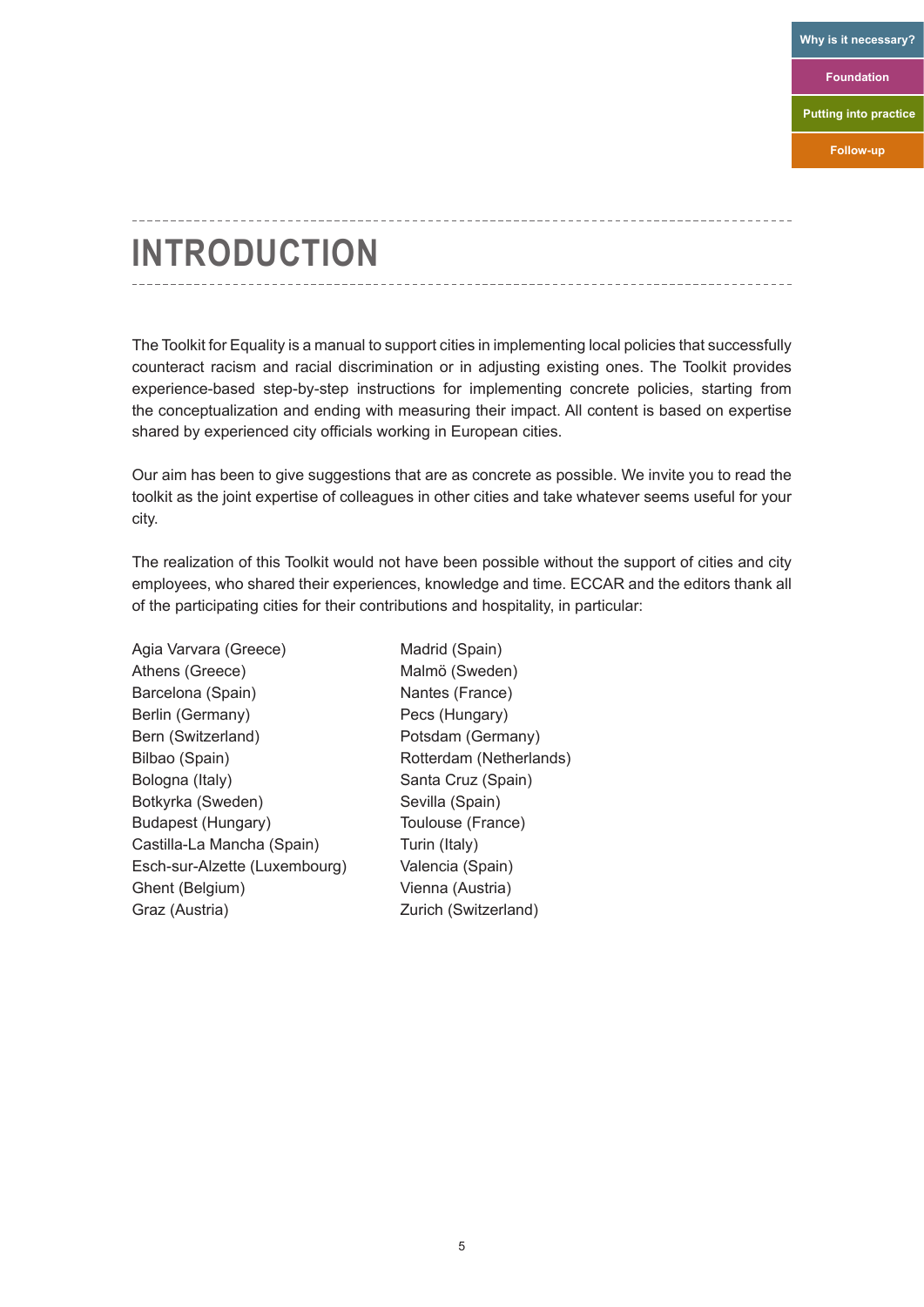**Putting into practice**

**Follow-up**

### **IMPROVING ACCESS TO SERVICES FOR MARGINALIZED GROUPS**

 $\sim$   $-$ 

| <b>WHY IS IT NECESSARY?</b>                                                 | 10 |
|-----------------------------------------------------------------------------|----|
| <b>FOUNDATION</b>                                                           | 11 |
|                                                                             |    |
| <b>PLANNING AND ENGAGING STAKEHOLDERS</b>                                   | 11 |
| <b>Step Ensure ownership</b>                                                | 11 |
| Step Form a core managing group                                             | 11 |
| Step Involve all departments of the municipality                            | 11 |
| Step Involve members of the target group                                    | 11 |
| <b>PREPARING THE CONCEPT</b>                                                | 12 |
| Step Carry out a study/needs assessment                                     | 12 |
| Step Invite members of the target group to participate in conceptualisation | 12 |
| <b>Step Motivate volunteers</b>                                             | 12 |
| Step Definition of targets and approach                                     | 13 |
| <b>Step Staff and budgeting</b>                                             | 13 |
|                                                                             |    |
| <b>PUTTING INTO PRACTICE</b>                                                | 16 |
| Step Found a one stop shop                                                  | 16 |
| Step Build up infrastructure for voluntary services                         | 16 |
| Step Coordinate opening hours and availabilities of voluntary services      | 16 |
| Step Public relations and reaching the target group                         | 16 |
| <b>SUSTAINABILITY</b>                                                       | 17 |
| Step Consolidate the service by a council decision                          | 17 |
| Step Establish a network of municipalities with marginalised populations    | 17 |
| <b>Step Cooperate with scientists</b>                                       | 17 |
| <b>TRANSFERABILITY</b>                                                      | 19 |

6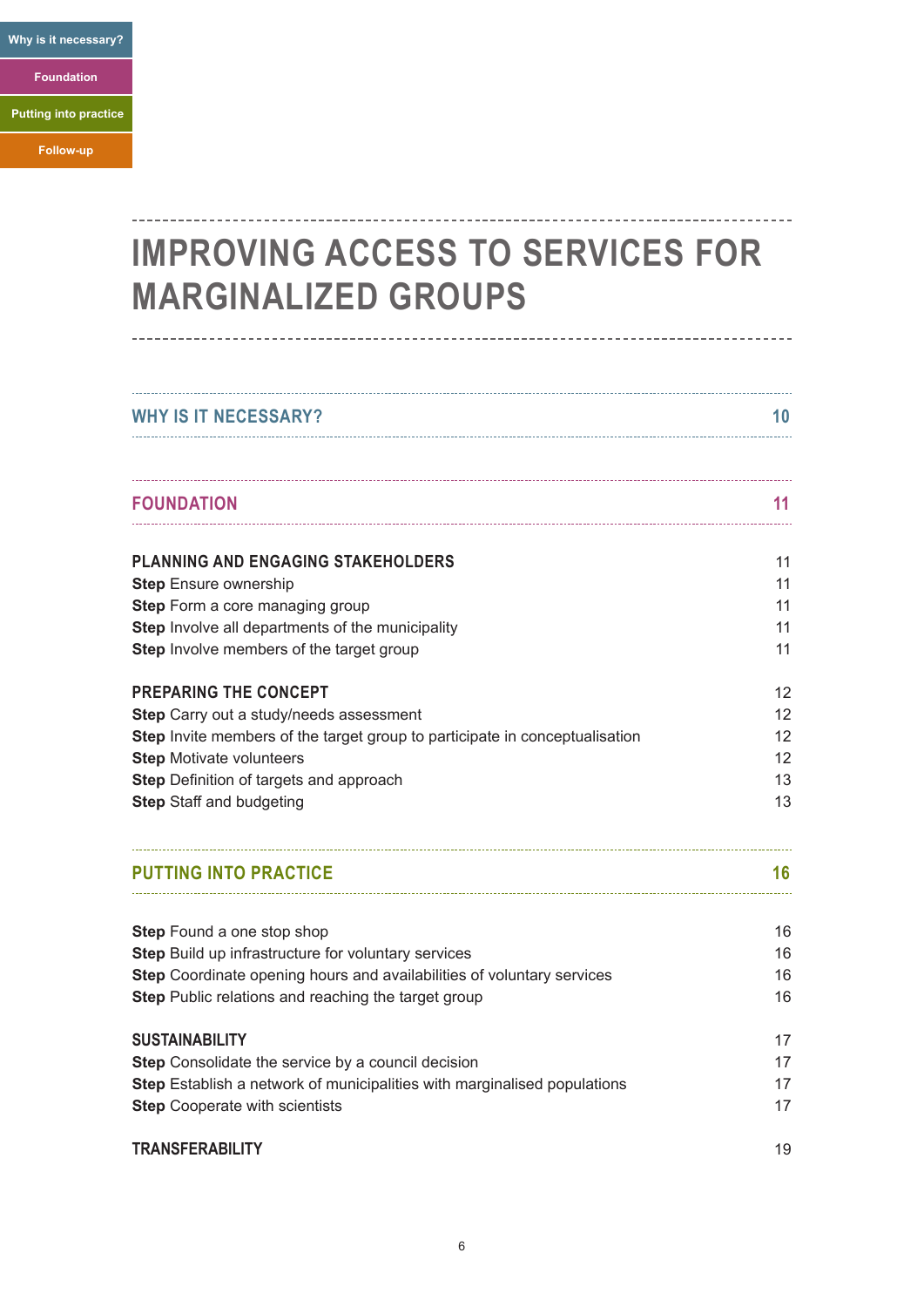**Putting into practice**

**Follow-up**

| <b>DAILY WORK</b><br><b>Step Cooperation and coordination</b><br>Step Constantly involve the community in daily work | 19<br>19<br>19 |
|----------------------------------------------------------------------------------------------------------------------|----------------|
| <b>FOLLOW-UP</b>                                                                                                     |                |
| <b>Step Follow-up on the implementation</b>                                                                          | 21             |
| <b>KEY FACTORS OF SUCCESS</b>                                                                                        | 21             |
| <b>IMPACT AND OUTCOME</b>                                                                                            | 22             |
| <b>RESOURCES AND EXAMPLES</b>                                                                                        | 23             |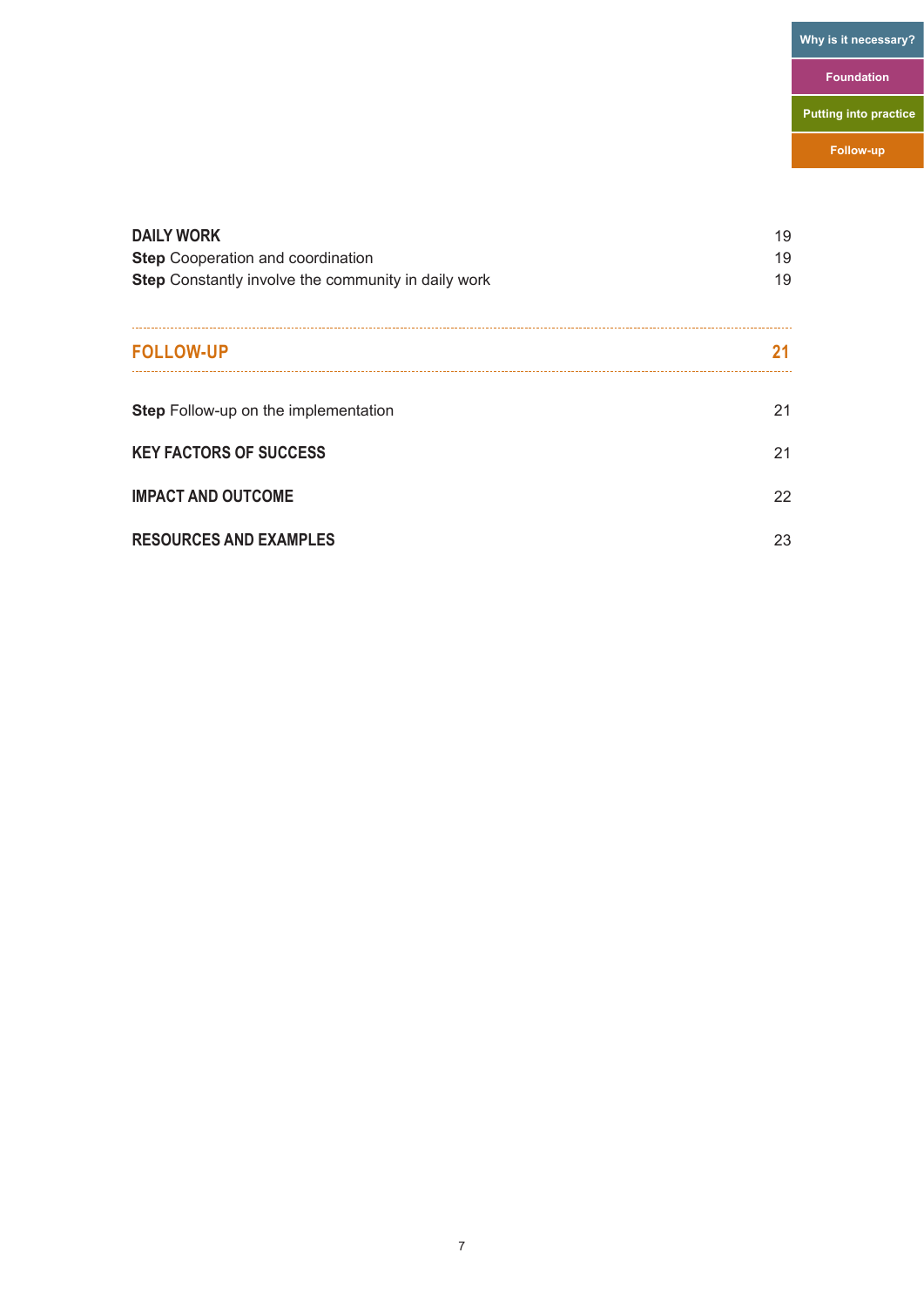### **IMPROVING ACCESS TO SERVICES FOR MARGINALIZED GROUPS**

This policy model is about the provision of municipal services, in addition to regular services, in education, healthcare and social support, as well as facilitating offers in order to better access regular services. These special services aim to facilitate the access to regular communal services for marginalised groups. Concrete examples are coaching schools, early education programs, mobile health screenings and family relief services.

The services aim at establishing equal opportunities and they are basically open to everyone. Still they are designed for socio-economically disadvantaged groups or those, who are ascribed to be marginalised, because their purpose is fostering and improving accessibility to regular services. The concept is needs-based instead of based on personal characteristics, like ethnicity, gender or age. The services are usually accompanied by mentoring and coaching programmes.

A common feature of some of the cities' policies in this model is that they were initially designed and established as specific Roma services. However, the acceptance of these services was low with service users as well as in the municipalities. They became even more successful when they opened their target group and followed a needs-based rather than group-based approach in service provision. Thus, when designing and implementing such policies, the focus should be on ensuring equal opportunities and inclusion for all

The International Convention on the Elimination of All Forms of Racial Discrimination (CERD) defines that "*racial discrimination shall mean any distinction, exclusion, restriction or preference based on race, colour, descent or national or ethnic origin […]".* 

*"Distinction"* means to define a person as different on the basis of "race", colour, ethnicity, descent, birth, religion or language (addressing biologistical and cultural ascriptions), justifying differentiated entitlements on a structural level. The opposite of distinction is *equality*. Equality is meant as a status as well as a process.

*"Exclusion"* means denying access to and enjoyment of human rights. The European Union adopted the term social exclusion defined by the ILO, but widened the definition stressing that social exclusion occurs when people cannot fully participate or contribute to society because of *"the denial of civil, political, social, economic and cultural rights."* It is indicated in the definitions that exclusion results from *"a combination of linked problems such as unemployment, poor skills, low incomes, poor housing, bad health and family breakdown."*  Participation is a precondition for as well as a purpose of human rights. The opposite of exclusion is *inclusion*.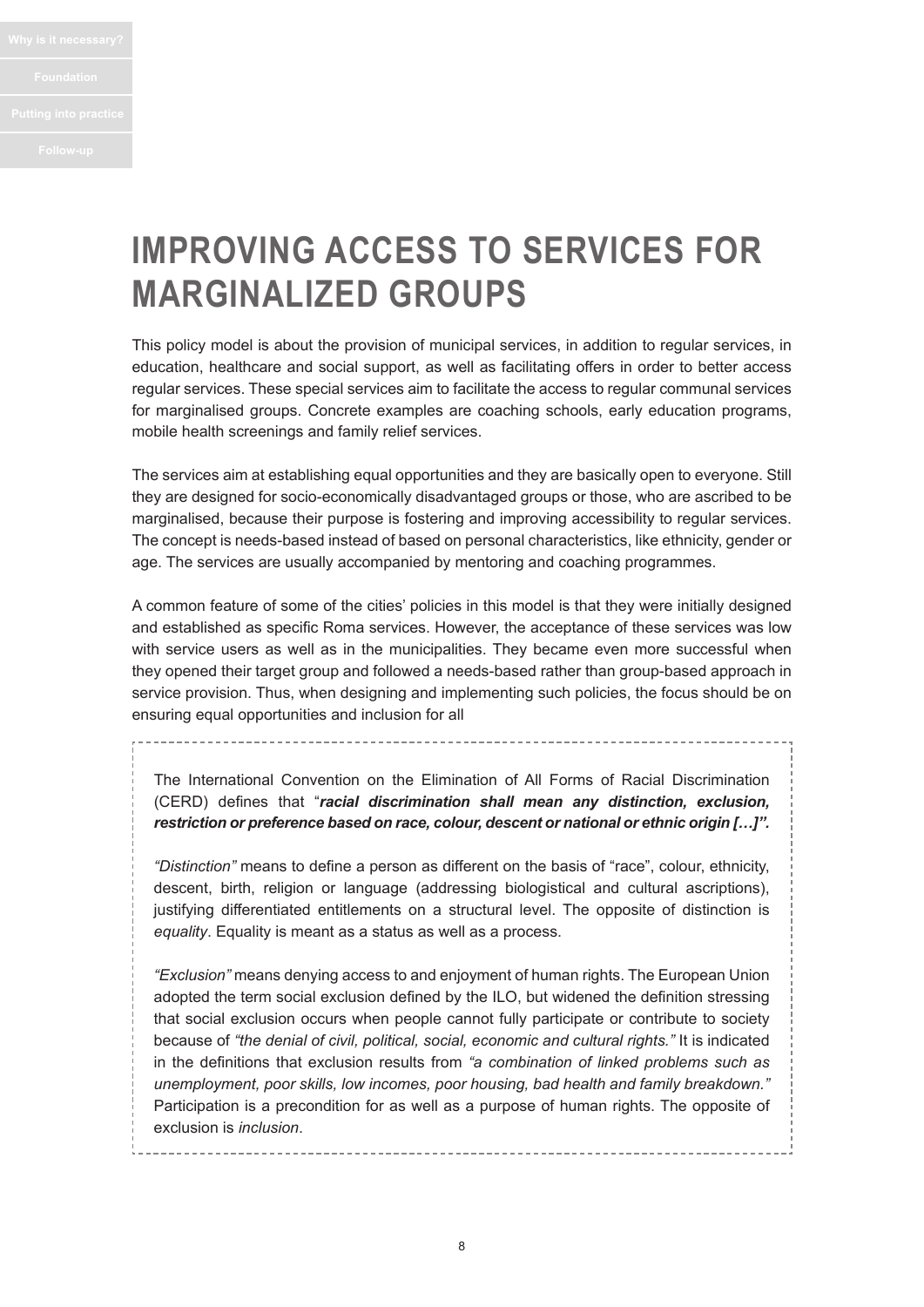*"Restriction"* means a limitation of enjoyment of human rights in practice. The positive counterpart is to have "equal opportunities".

*"Preference"* privileges a person on grounds of "race", colour, ethnicity, descent, birth, religion or language over another person. Symmetrically, it disadvantages one person compared to another. The positive answer to this formal understanding is "equal treatment".

Policies successfully counteracting racial discrimination therefore need to contribute to the positive counterparts of the four dimensions of discrimination.

**Counteracting discrimination therefore means to increase** *equality, inclusion, equal opportunities and/or equal treatment***.**

The policy of **IMPROVING ACCESS TO SERVICES FOR MARGINALIZED GROUPS** as described in this chapter supports **equal opportunities** in order to **prevent** and **eliminate** restrictions in the enjoyment of human rights like education, social services or healthcare.

### **CONTEXT INFORMATION**

The material of this chapter is based on the information provided by several cities in Greece, Hungary, Spain, Italy, Sweden and Switzerland. The core parts stem from a city in Hungary and Agia Varvara (Greece).

Most cities have either physically or socially segregated areas or groups. The proposed policies of this chapter address segregation through improving accessibility of services. Thus, they are transferable examples on how to overcome marginalization and deprivation in disadvantaged neighbourhoods.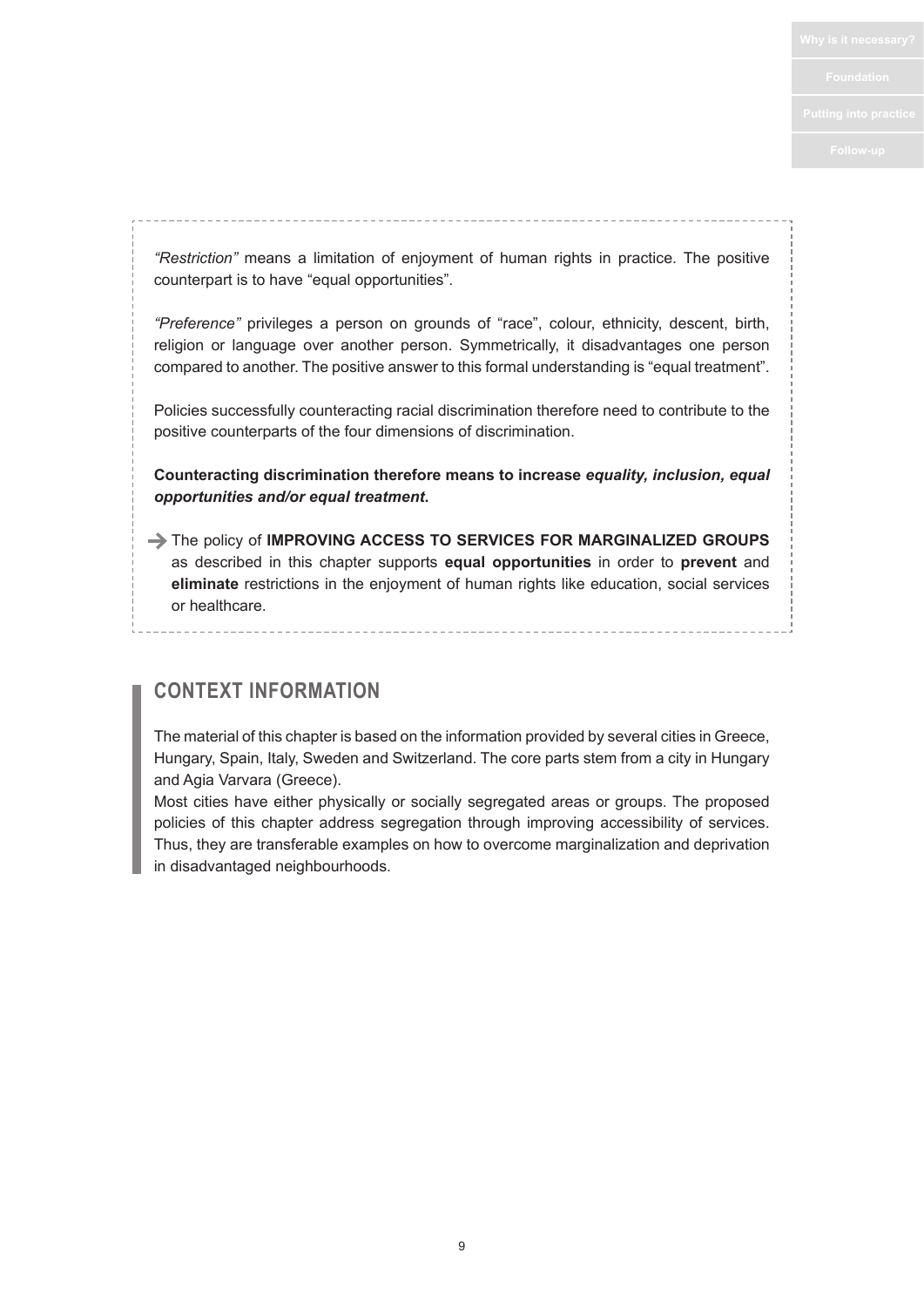**Why is it necessary?**

## **WHY IS IT NECESSARY?**

- Combatting or prevention of social problems caused by exclusion and deprivation (e.g. drug addiction, violence);
- The policy is able to address problems/limited opportunities that marginalised groups are facing in the municipality which cannot be addressed through the regular services;
- The policy establishes trust, communication and a close relation between the city residents and the municipality;
- $\cdot$  This policy takes a holistic approach and is grounded on equality, citizenship and integration advocacy here is not about special treatment but equal rights and opportunities;
- The policy is designed to address specific needs but not to stigmatise the service users or perpetuate socially constructed differences;
- The sense of participation in the community can prevent deviant and criminal behaviour;

Educational coaching in particular

- Prevent dropping out of school;
- Well-educated inhabitants are more likely to participate in the life of the city, and are more successful in their lives and are easier employable.
- Development is made possible and talent management is provided in unique ways;
- These services foster tolerance and combat discrimination and prejudices between marginalised and non-marginalised people;
- Marginalised groups with insufficient skills in the official language may learn the language faster

### **LIMITATIONS**

A change of the situation takes time: do not expect quick changes and a quick impact. Particularly measures in the field of education and employment proved to be difficult to implement, as resistance and prejudices among the majority population prevent integration in these areas. Context factors, such as the economic crisis and the increase of extremist views and segregation policies around Europe hinder success. Particularly as these crises lead to austerity programmes, the economic integration of marginalised groups becomes even more difficult to achieve..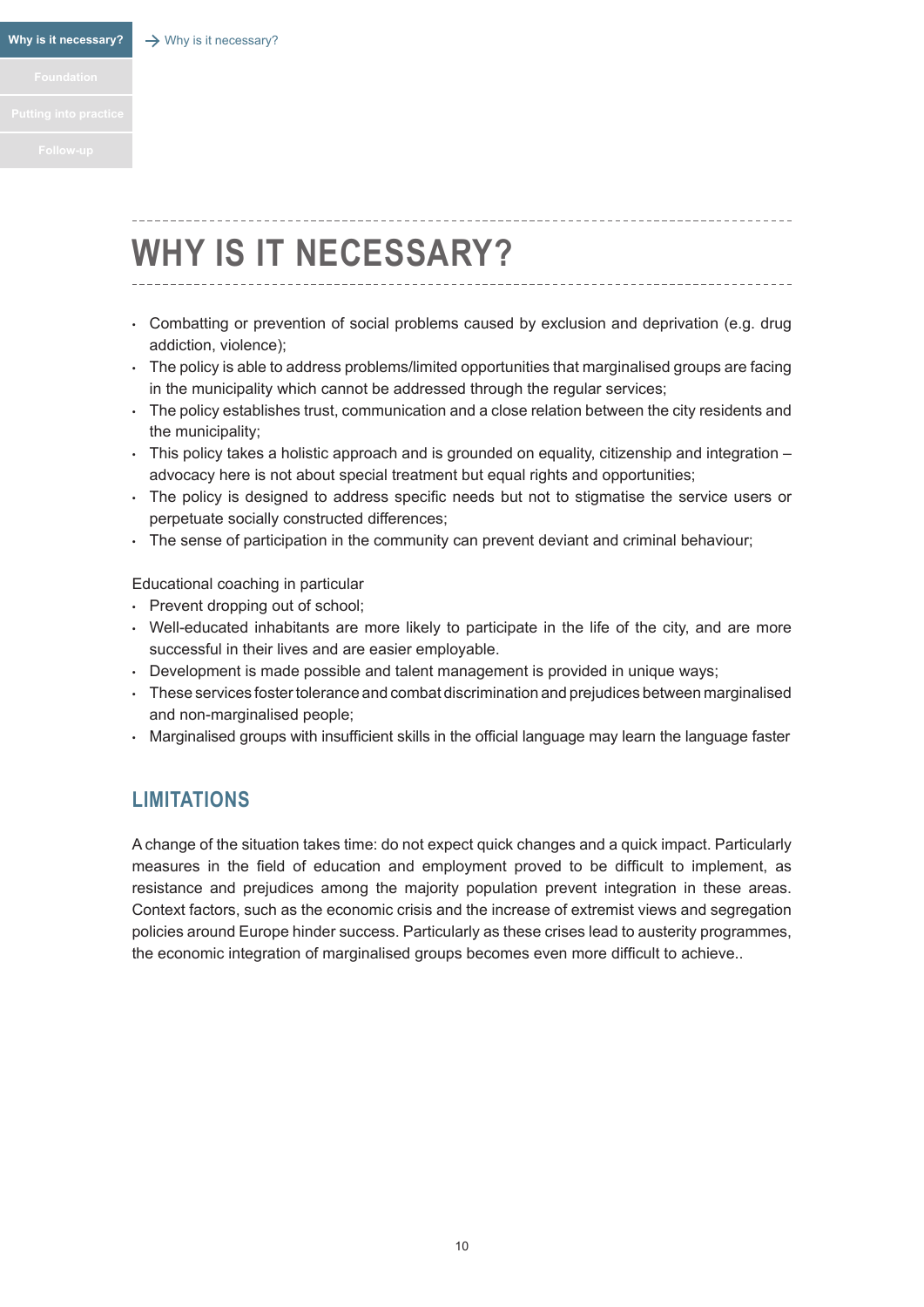### **FOUNDATION**

### **PLANNING AND ENGAGING STAKEHOLDERS**

#### **STEP Ensure ownership**

It is necessary to gain the support of the city mayor and the city council (headed by the mayor) for a political decision on the development and implementation of special services for marginalised groups. This is the main precondition for the provision of the budgets needed and in order to facilitate their acceptance in the city.

#### **2**

**1**

#### **STEP Form a core managing group**

This group is tasked with the management and coordination of development, implementation and documentation. They can either be recruited from existing city staff who have knowledge about marginalised groups or be hired externally specifically for this measure. It is recommended that the managing group is to be made up of about 4 persons.

### **3**

**4**

.

#### **STEP Involve all departments of the municipality**

Integration is a general perspective even if the topic is formally assigned to a particular unit; thus all departments actually need to be included. Cooperation and a common approach in all departments is needed. Departments which are not directly involved should be informed and prepared to become involved temporarily on an ad hoc and task oriented basis. Examples of such temporary direct involvements are: the technical unit for checking real estate details which are used for the policy, the financial office for certain transactions or the cabinet of the mayor for protocol events.

#### **STEP Involve members of the target group**

It is essential to the success of such policies to involve the target groups in designing the policy.

**Tip!** Do not include the representatives of target groups (e.g. NGOs) as external advisors only, rather seek to employ them as ordinary team-members. Do not treat the members of target groups as being in need or vulnerable, but rather as experts on their situation and daily environment and – self-evidently – as equal citizens within the community.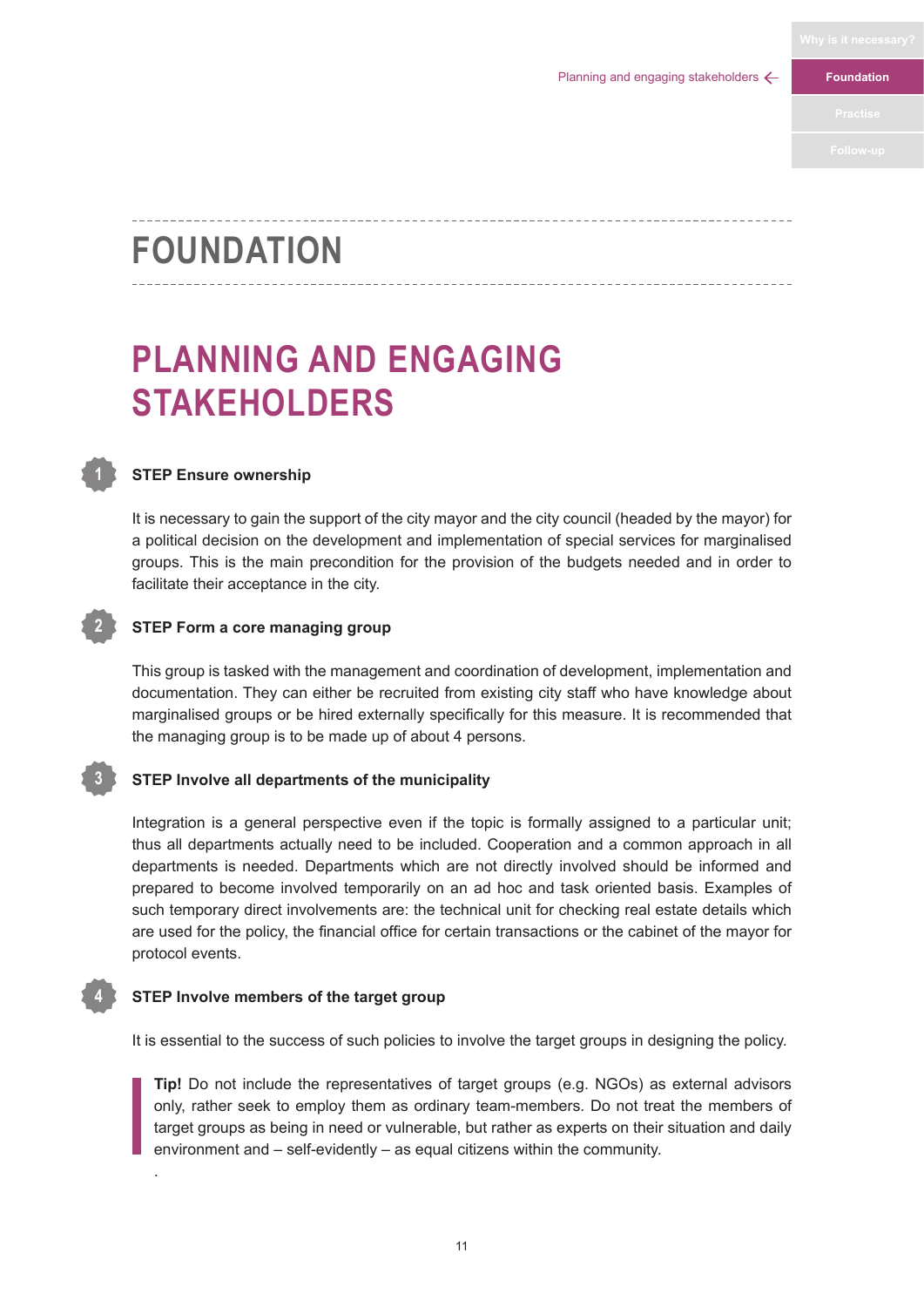**5**

**6**

**7**

 $\rightarrow$  Planning and engaging stakeholders Preparing the concept

Facilities, which provide access to the target group are churches and schools, they are important intermediaries between the municipality and its population. The parents are the most important target group of measures in the area of education, since their cooperation is crucial for the existence of these measures. Support from the families is essential for the successful implementation of the policy.

On a more general level, the public can be considered as stakeholder as well.

### **PREPARING THE CONCEPT**

#### **STEP Carry out a study/needs assessment**

A needs assessment is important to allow for the development of the policy concept based on empirical evidence and to gain acceptance for the policy.

This should be an active investigation of needs and a design of needs-based intervention measures with a strong inclusion perspective. Invest in knowledge on local needs and engage in good cooperation with social scientists.

#### **STEP Invite members of the target group to participate in conceptualisation**

Not only should members of the target group be asked to participate in a needs assessment, they should also be invited to actively participate in the process of conceptualising the program. Create an open and honest partnership on equal terms. The participation of target group members leads to a deeper contact between service users and service providers already from the beginning.

E.g. organise conferences together with associations of marginalised groups or ethnic minorities and generate knowledge on reasons for social exclusion and specific problems and needs. Invite members of the target group, politicians and staff of the municipality to sit at one table in order to diagnose the existing conditions in the city.

This participation does not necessarily have to take place on a formal level, but conditions need to be in place to allow for meaningful participation.

#### **STEP Motivate volunteers**

It is also recommended that volunteers are motivated to help in establishing these services. It is important that the volunteers belong to different groups (not only members of the marginalised groups/target groups), in order to foster inclusion from the beginning. Voluntary help adds the experience and professional knowledge of the volunteers. Make use of existing regulations, such as young people's obligation to do community work or other forms of personal services or assistance.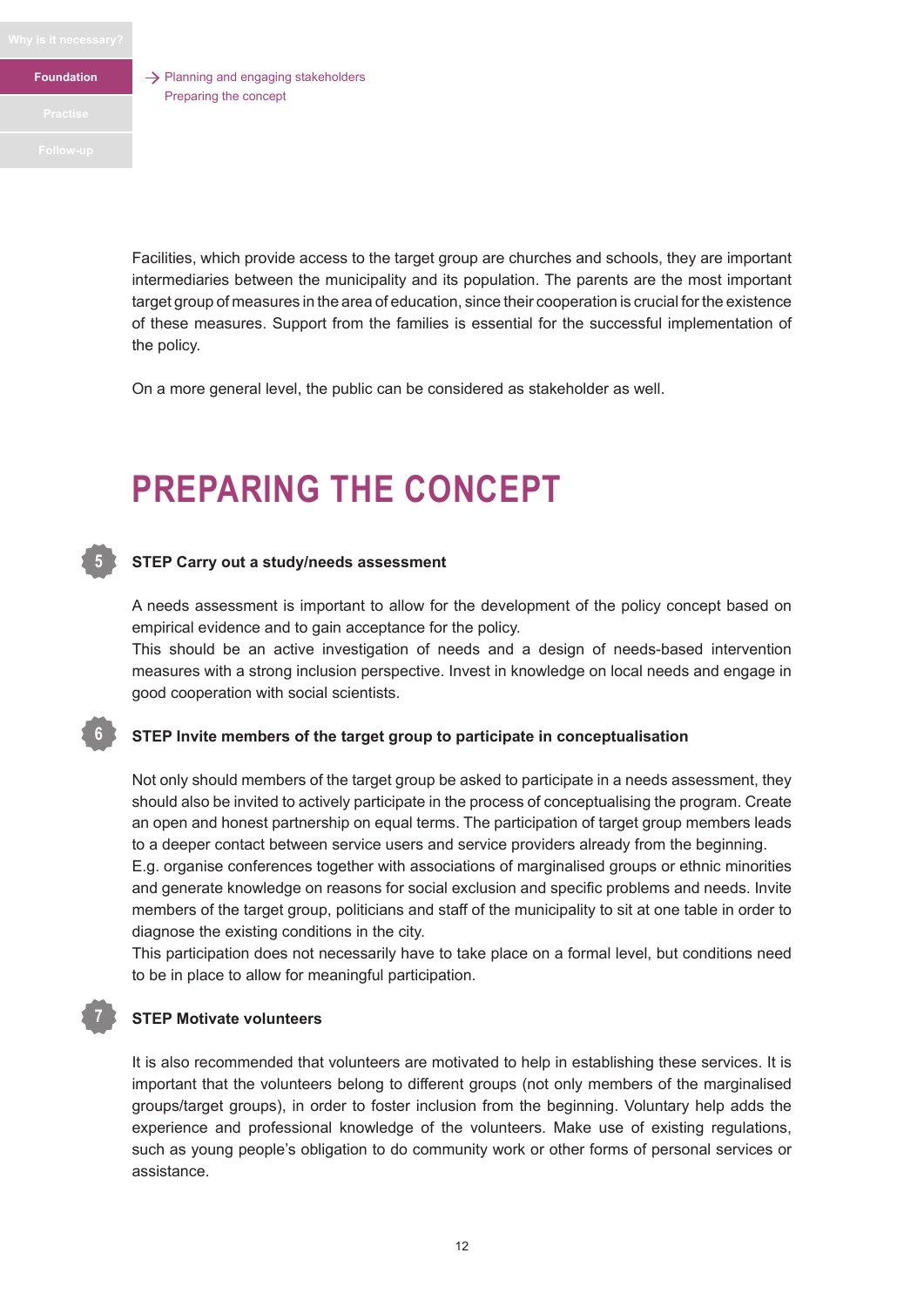Keep contact with the volunteers, this enables you to be immediately informed about existing problems or pending issues and prevent them if possible.

#### **STEP Definition of targets and approach**

**8**

**9**

Marginalised groups particularly need support in the field of education/trainings, qualifications for and integration into the labour market. If coaching schools for marginalised groups are part of the concept: focus on actual teaching and not on other caring or leisure activities. Always reflect on discrimination and racism with the pupils.

Furthermore, services to achieve political and societal participation are recommended. This works best through the establishment of contacts between marginalised and non-marginalised groups. One important aim is to develop a sense of citizenship in and belonging to the community.

Thus, conceptualise services, which make members of marginalised groups feel that they live in the same city as equal citizens, with the same rights and duties as anyone else. Municipal services need to prove that the local government works for all residents alike, and that they are welcome to come to city hall and express their concerns. Particularly these participatory actions proved to be the most sustainable in regard to trust building.

In any case, it is essential to design or dedicate your services to a group based on needs, and not based on social characteristics, such as ethnic origin, religion or gender. E.g. special services for only the Roma will not be equally accepted and successful. Perpetuation of stigmatisation for certain groups through the provision of specific services should be avoided.

#### **STEP Staff and budgeting**

At least five employees from the social services and 2-3 mediators, many volunteers and the deputy mayor are needed as minimum.

One municipality described a coaching school in a city with a population of 30,000 people. Its staff consists of 1 executive director (part-time), 4-5 lecturers, 3 official volunteer teachers and 12 volunteers from secondary schools or universities/retired teachers. Its infrastructure consists of 1 community building in which 3 rooms are used for teaching and an appropriate number of computers.

**Tip!** Provide all services for all residents and do not conceptualise group specific extra services. Otherwise these services will be accepted neither by marginalised nor by nonmarginalised groups. Develop specialised programmes or services justified only by specific needs on an individual basis. Follow a needs-based rather than characteristic-based approach when conceptualising these programs.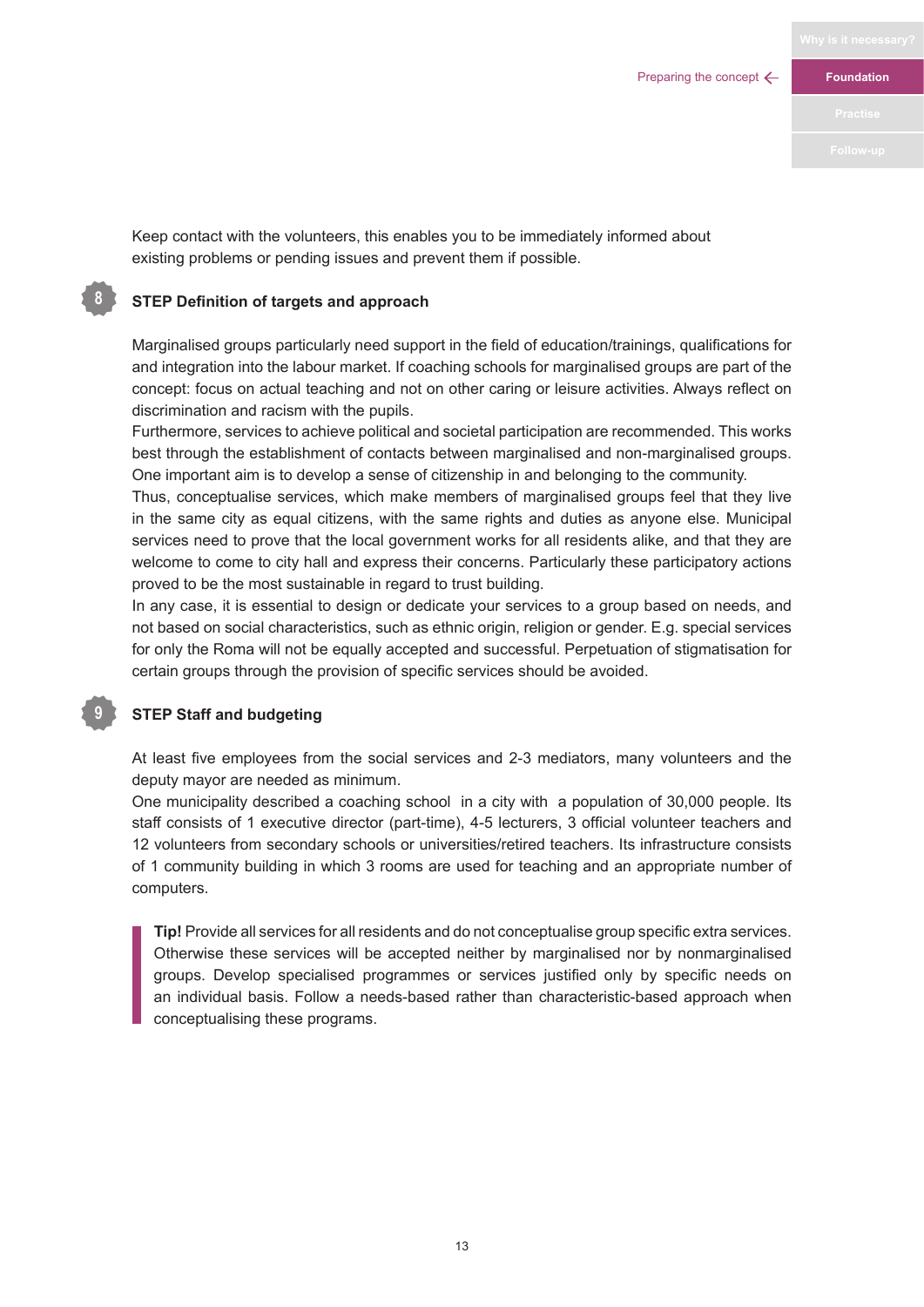| <b>RISKS, CHALLENGES</b>                                                                                                                              | <b>MEASURES TO MITIGATE RISKS</b>                                                                                                                                    |
|-------------------------------------------------------------------------------------------------------------------------------------------------------|----------------------------------------------------------------------------------------------------------------------------------------------------------------------|
| Lack of willingness by stakeholders to<br>support the policy                                                                                          | Refer to human rights standards, as they<br>are accepted and obligatory for policies<br>in all areas                                                                 |
| The measure has been developed and<br>implemented with EU funds or other<br>funds. The funds stop and the continua-<br>tion of the service is at risk | Integrate the separate services for mar-<br>ginalised groups into the central munici-<br>pal services.                                                               |
| Prejudices between marginalised and<br>non-marginalised groups                                                                                        | Citizenship education based on rights<br>and obligations, involvement of marginal-<br>ised and non-marginalised members                                              |
| Conflicts within marginalised groups                                                                                                                  | Social work and active cooperation with<br>and involvement of all stakeholders                                                                                       |
| To convince those who insisted on sep-<br>arate services for marginalised groups<br>specifically                                                      | The municipality addressed all its initia-<br>tives to all residents and involved mem-<br>bers of marginalised groups and others.                                    |
| To make work visible in a way that people<br>will become involved                                                                                     | Identify the best multiplier for every spe-<br>cific topic, e.g. public figures that receive<br>acceptance and thus are able to engage<br>people                     |
| Problematic reactions: everything new<br>creates some tension                                                                                         | It is important to signal that the special<br>services are not in competition with the<br>regular services. Rather they aim at sup-<br>porting the regular services. |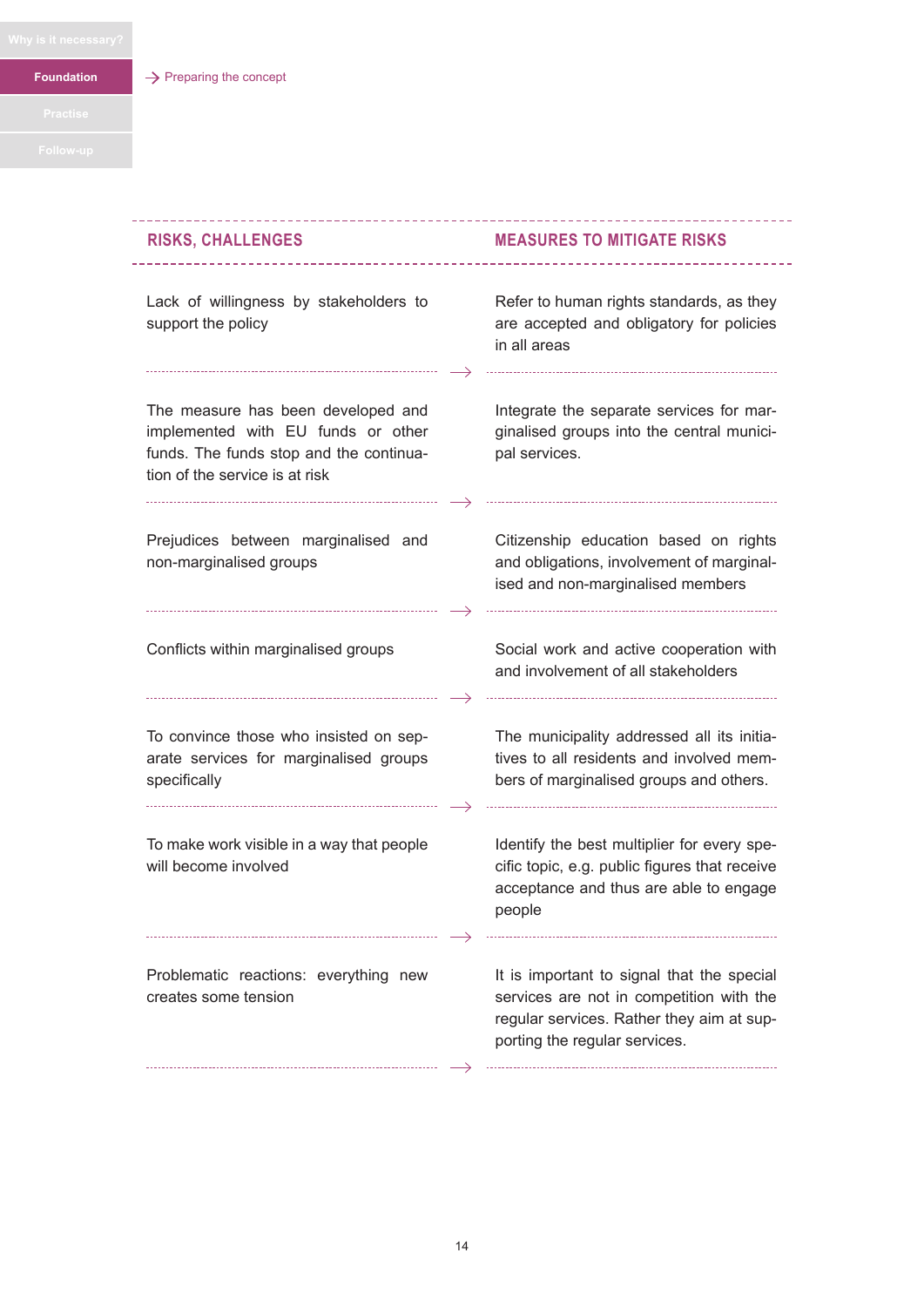**Tip!** If possible, take advantage of the existing knowledge and studies, programs, networks of voluntary services, neighbourhood help, etc. in the municipality. The establishment of networks can provide complementary or additional services to what is already in place. E.g. if marginalised groups have no access to healthcare services, the municipality could enter into programming agreements with local health centres and hospitals in the community and in this way can cover a concrete need through networking.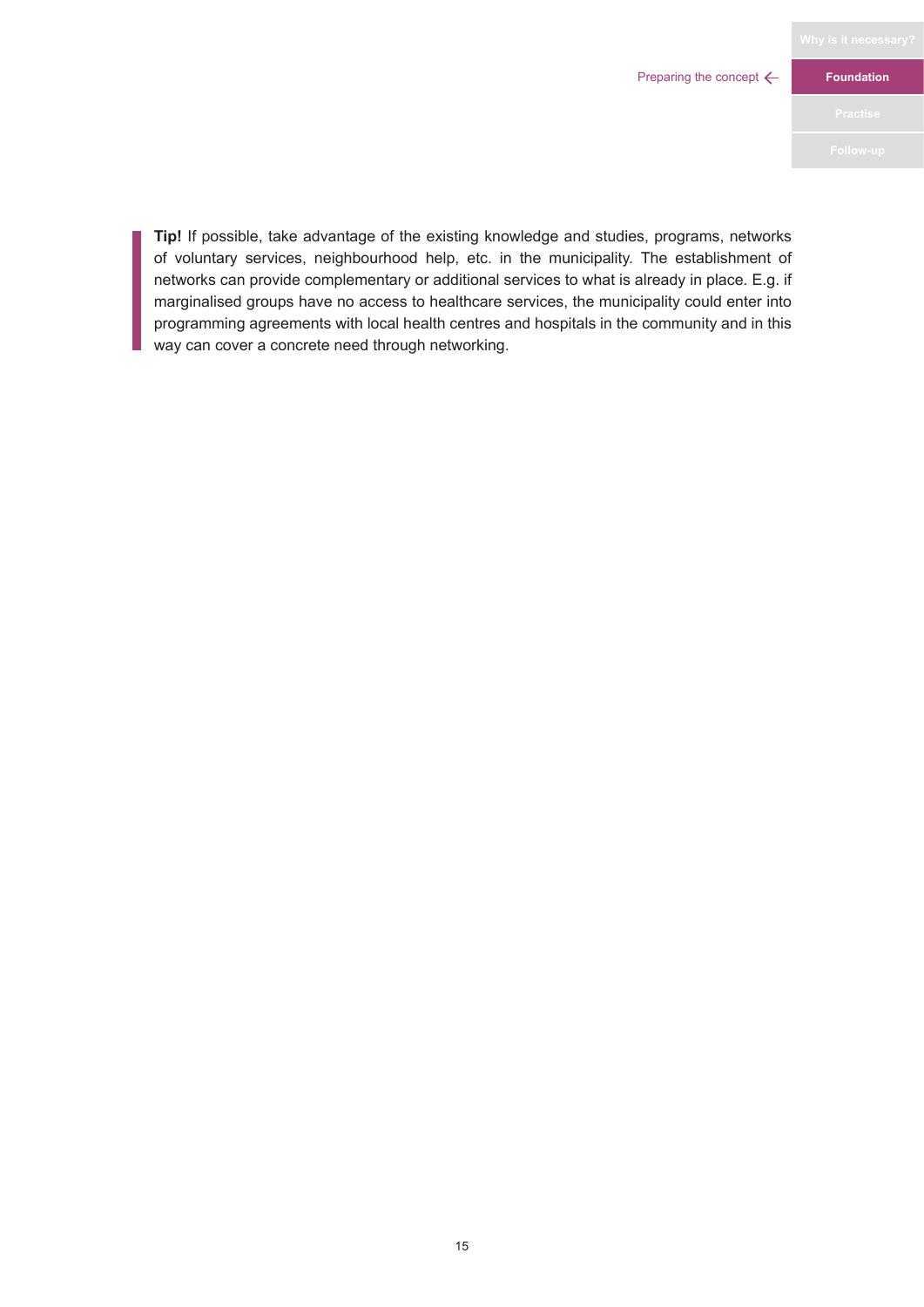**10**

**11**

**12**

**13**

 $\rightarrow$  Structural embedding

## **PUTTING INTO PRACTICE**

#### **STEP Found a one-stop-shop**

Find a place to be used as central service point, where members of marginalised groups and others can come to pose questions and to get informed about city services, procedures and their rights. It should be designed as a one-stop-shop.

The permanent management staff should have their workplaces here. Staff should be educated on the needs and concerns of the target group, and inform the target group about their rights and obligations and help them understand and become familiar with public services. It is important that members of marginalised groups are employed here in order to build trust and include specific expertise.

#### **STEP Build up infrastructure for voluntary services**

Provide the infrastructure to support volunteer efforts, supporting them with administrative and organisational matters. Support doctors, who offer medical examinations to marginalised people for free, provide facilities for voluntary child carers, while the parents are in trainings, motivate local enterprises for sponsorships, advice local supermarkets/restaurants on the possibilities of handing out excess food etc.

#### **STEP Coordinate opening hours and availabilities of voluntary services**

Support the coordination of the availabilities of voluntary working professionals (such as teachers, healthcare staff). This could be done by providing a computer software and management of appointments: voluntary professionals declare in which time slot during the week they are available. The service users can call or come to the one-stop-shop to sign up for an appointment.

#### **STEP Public relations and reaching the target group**

The operative staffs inform beneficiaries about the municipality's activities. Besides providing written information via the internet or media, outreach efforts in regard to the communities are important. Participate in community festivals and other events to promote the policy and advertise for volunteers and participants. Suggest to local media to report about the policy programme.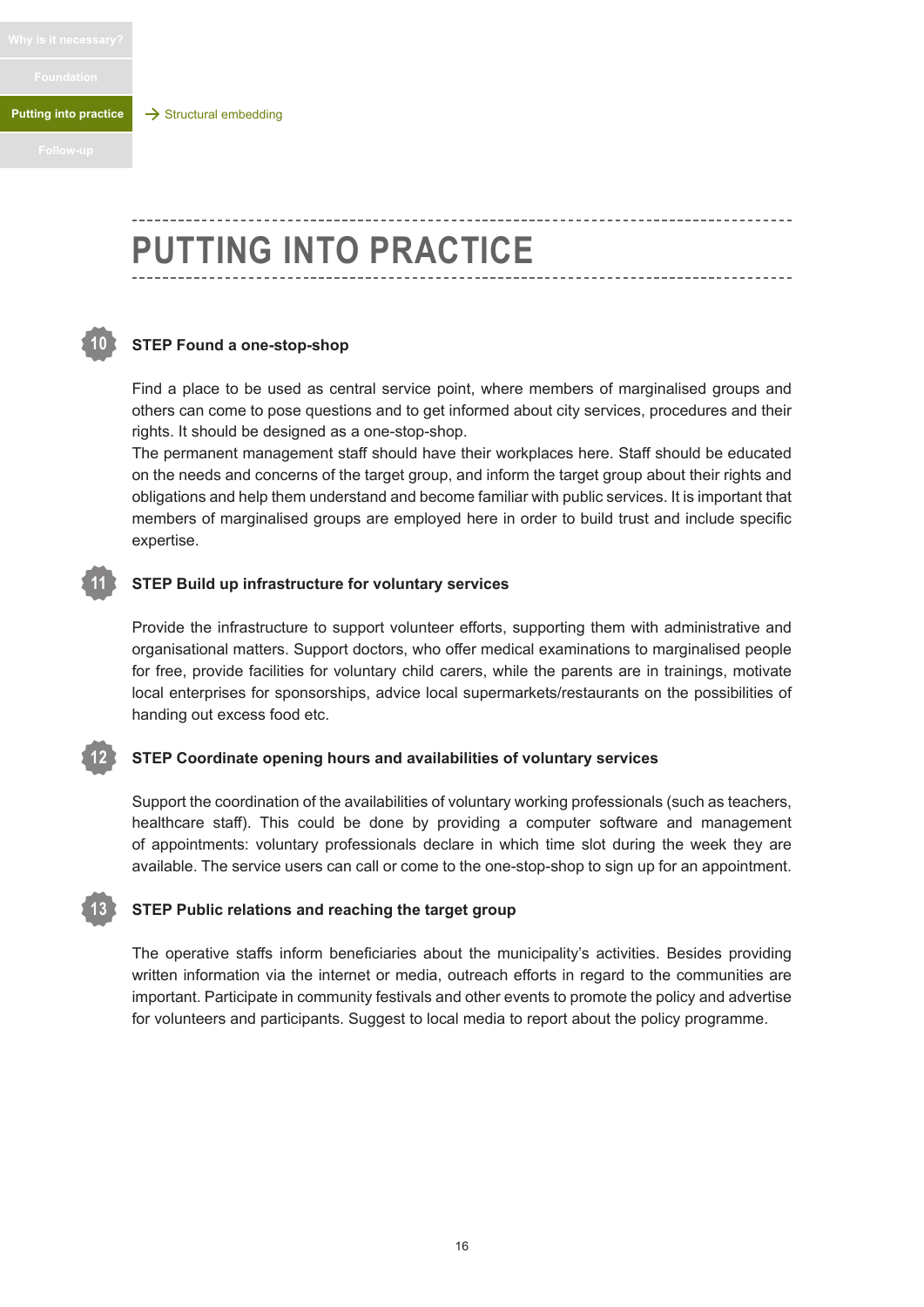Sustainability ←

 **Putting into practice**

### **SUSTAINABILITY**

**14**

**15**

**16**

#### **STEP Consolidate the service by a council decision**

Bring about a city council decision for all issues related to financing and the disbursement of funds for specific activities. The service should be named according to its activities and not point out a specific user-group, such as e.g. Roma. Do not differentiate between different groups of the population. Make sure that these services are reflected in budget planning and planning of the technical programme of the municipal government. Include the policy in the regular services of the municipality.

#### **STEP Establish a network of municipalities with marginalised populations**

The marginalisation of population groups is most likely not a mere local but a societal issue. Thus, the successful improvement of the situation of marginalised groups requires a supra-local approach. A (national) network of municipalities is therefore recommended.

The cooperation with various ethnic minority and vulnerable group associations throughout the country to establish a network at national level, which can engage in policy lobbying, was reported as a promising strategy. A country-wide association of marginalized groups is well suited to analyse social exclusion, gain knowledge, create awareness, and provide a network of contact points.

#### **STEP Cooperate with scientists**

Long-term implementation and continuation of a policy rely on a number of factors: an important one is to work together with scientists who can analyse and record needs and identify trends; experts can provide scientific knowledge and feedback to politicians and politicians can synthesize these into a vision of what should happen and what the society needs. The outcomes of this cooperation between scientists and politicians should inform the next steps of further developing and sustainably implementing the policy.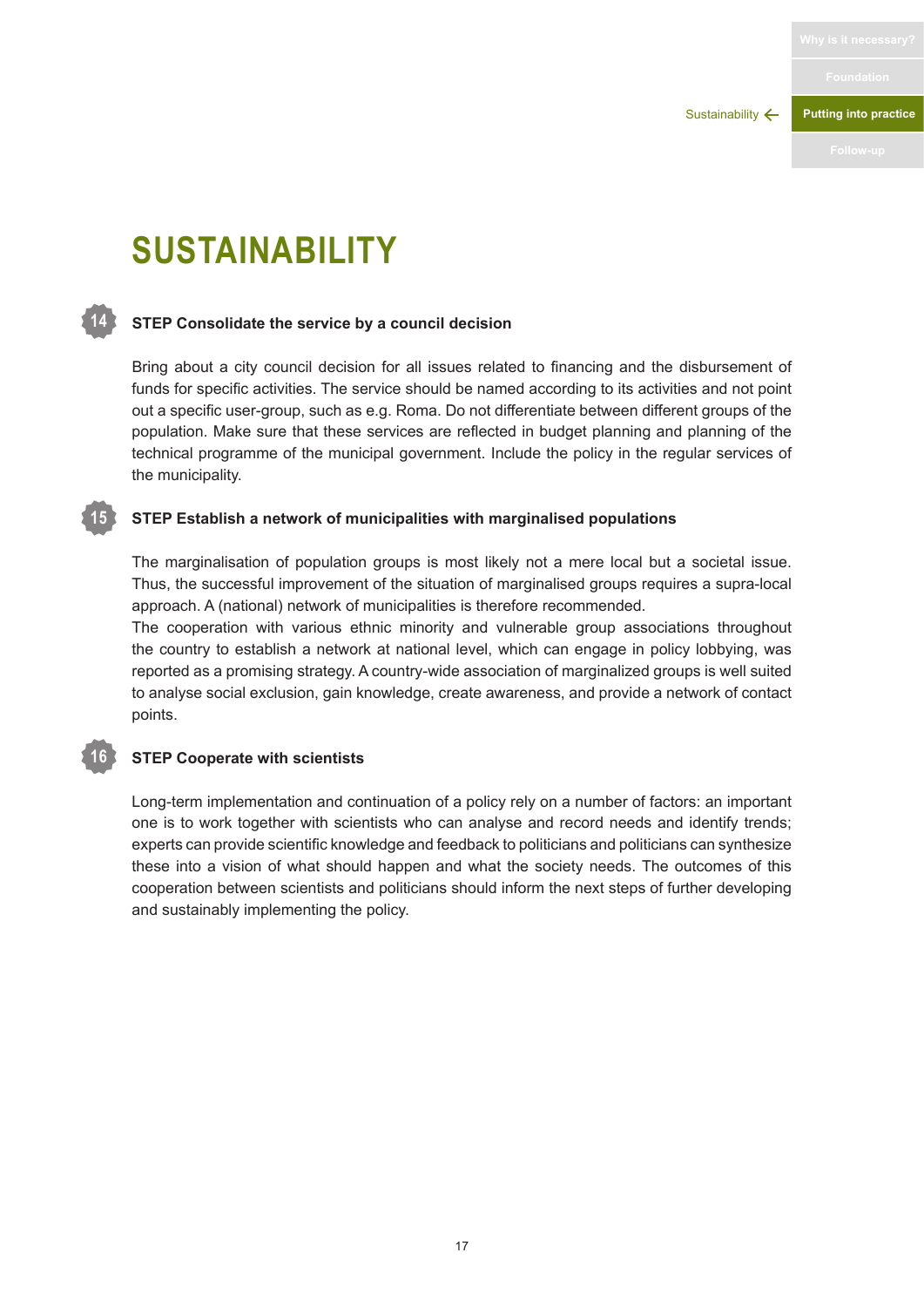$\rightarrow$  Sustainability

| <b>RISKS, CHALLENGES</b>                                                                                                                                                    | <b>MEASURES TO MITIGATE RISKS</b>                                                                                         |
|-----------------------------------------------------------------------------------------------------------------------------------------------------------------------------|---------------------------------------------------------------------------------------------------------------------------|
| The measure has been developed and<br>implemented with EU funds or other<br>funds. The funds stop and the continua-<br>tion of the service is at risk                       | Integrate the separate services for mar-<br>ginalised groups into the central munici-<br>pal services.                    |
| Conflicts within marginalised groups                                                                                                                                        | Social work and active cooperation with<br>and involvement of all stakeholders                                            |
| The target groups are difficult to reach                                                                                                                                    | Even if it sounds exhausting: walking<br>from door to door works best.                                                    |
| Societal problems, such as poverty,<br>drugs, excessive television and internet<br>use affect the success of the policy as it<br>influences the target group's service use. | Seek support of social workers and pro-<br>fessionals in the respective fields                                            |
| A challenge reported is the changing<br>power of local governments through na-<br>tional policies, in the course of which<br>self-governing powers may be restricted.       | Base the policy on different pillars of fi-<br>nancing to be independent (at least in<br>terms of budgets) from the city. |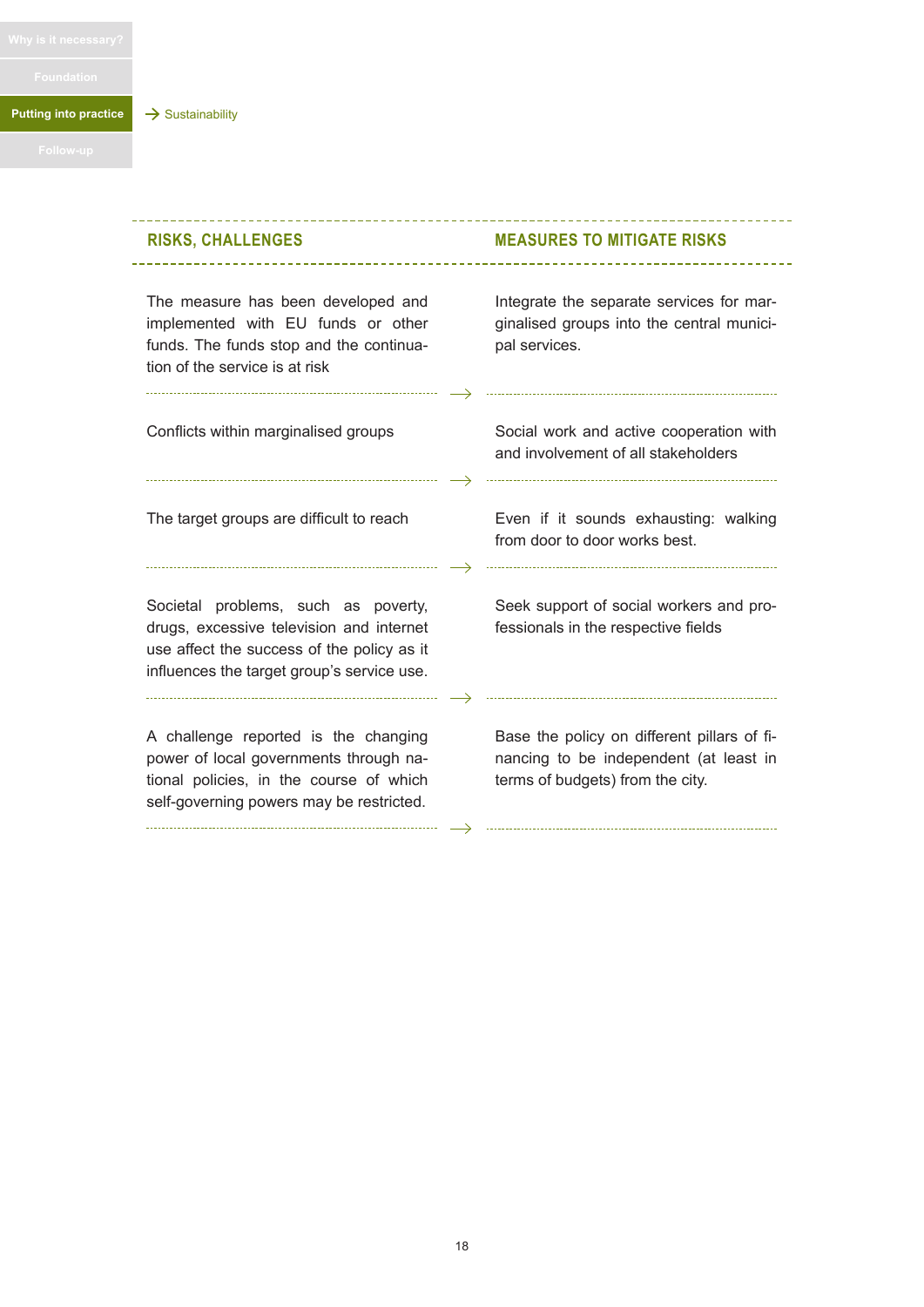Transferability ← Daily work

### **TRANSFERABILITY**

The main elements of the policy are transferable to every other municipality: participation, openness to adapt planning to real needs, acceptance, use of funds and resources as an investment with multiplying effects and a clear and realistic vision. It is important to ensure common objectives, communication channels and common values.

### **DAILY WORK**

**18**

**17**

#### **STEP Cooperation and coordination**

Cooperation and meetings with all services and stakeholders are the most important part of daily work. Coordination and cooperation also helps monitoring achievement of goals. Other cities however report that ad hoc meetings a few times per month between stakeholders are sufficient for achieving the goals. It depends on the concrete measures.

Furthermore, it is recommended that the central stakeholders are invited to city council meetings to talk about the successes and outcomes achieved. This motivates the political actors who are not directly involved to further support the policy.

#### **STEP Constantly involve the community in daily work**

Invest in measures which build the trust of the local population in this policy. This is a difficult process that requires a local presence and continuous communication with the people, listening to their concerns, recording their needs, formulating intervention measures. Even if you have a vision, you constantly need to make the beneficiaries a partner in this vision.

Participate in community events, e.g. in teacher's days, festivals or in the local radio and television.

Further accompanying measures suggested by cities:

#### • Reducing the dropout rate in schools

 Measures include: literacy programmes that are integrated in coordinated activities in education. Close cooperation with schools that includes the involvement of the beneficiaries. An important measure to reduce dropout rates in schools was dialogue with parents on the importance of going to school.

 A coaching school for marginalised children operated by a foundation, working complementary to the regular education system, helps to counteract dropping out from school. Local schools are thereby responsible for acknowledging the coaching schools as partners, maintaining daily contact with them and supporting their legitimacy. Coaching schools should serve to prepare for and/or support the children in their regular school career.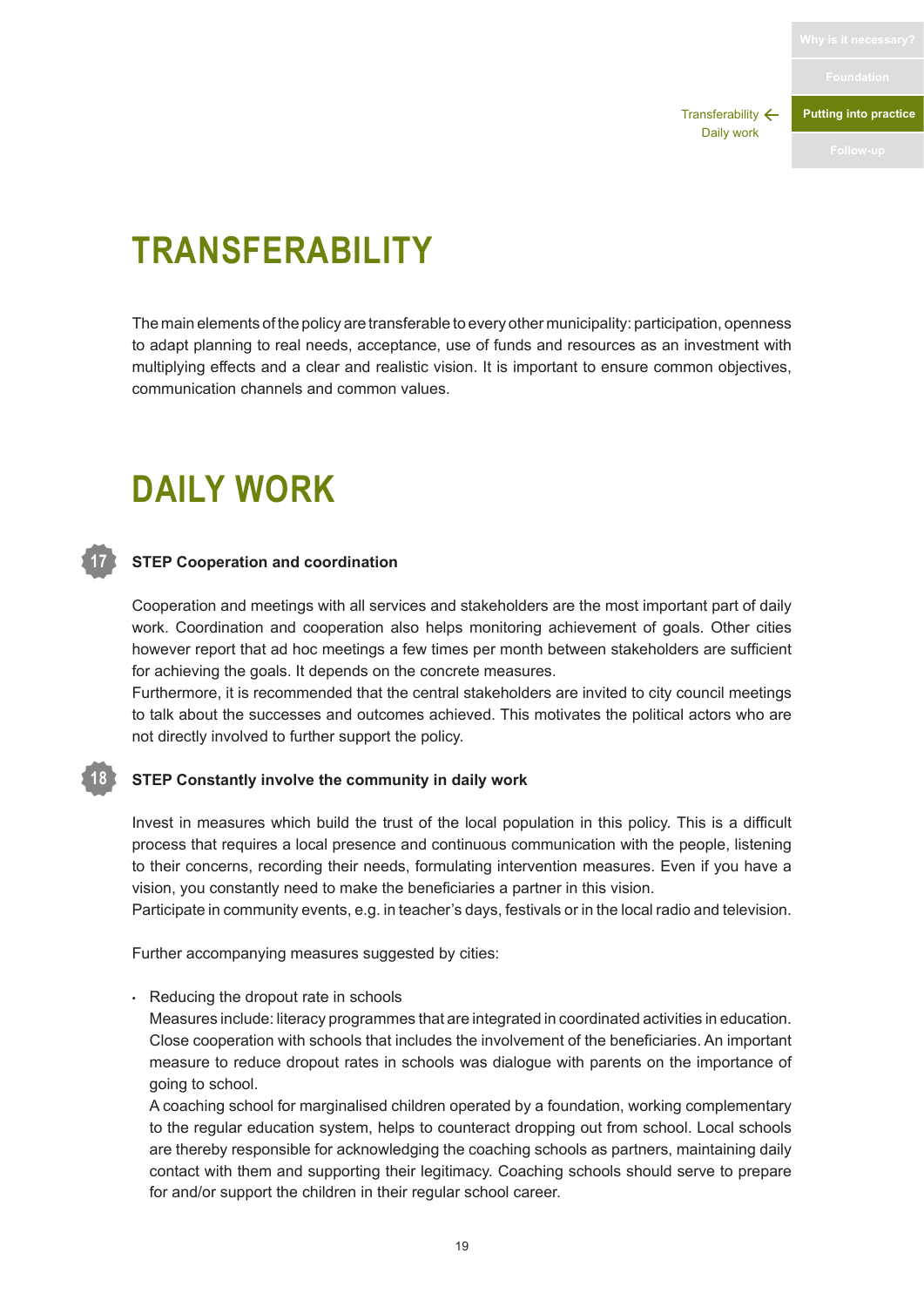$\rightarrow$  Daily work

#### • Addressing unemployment

 Internships, individualised interventions by the social service, measures to acquire new skills etc. Be realistic regarding the capabilities of individuals and consider obstacles like prejudices of employers.

#### • Consulting

Consulting support to families (provided again for all residents and not only for specified "groups") in difficult situations, including initiatives for health promotion and prevention of illnesses, medical check-ups, and individualised support.

#### • Support of local artists

 Support cultural events, the founding of associations of arts, festivals and events. Encourage people to show their talents.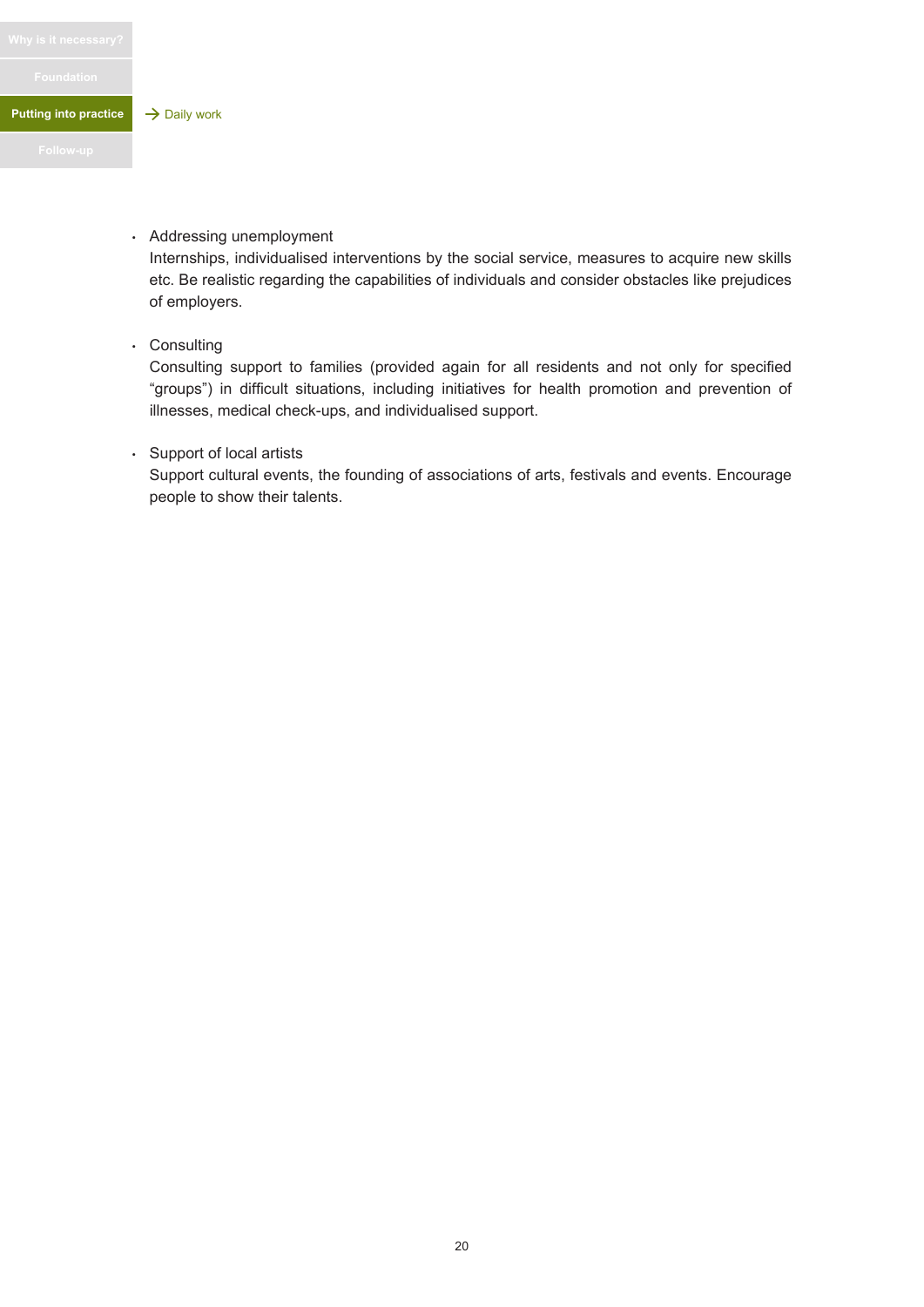Key factors of success  $\leftarrow$ 

**Follow-up**

### **FOLLOW-UP**

**19**

#### **STEP Follow-up on the implementation**

Evaluate the policy on an informal day-to-day basis through regular meetings and reflexive methods of evaluation. Formally evaluate the policy annually based on regular contact between all designated authorities (different departments of the municipality). Based on the findings, the policy can be adjusted. E.g. the circumstances may change after a while and the priorities need to be adapted accordingly. It is important to always remain flexible and take nothing for granted. The needs of residents may change within the framework of integration. The outcome of the monitoring should be part of the annual reporting. Relevant adjustments should be made in the design of the next annual plan.

----------------------------

### **KEY FACTORS OF SUCCESS**

- It is a policy of integration and consequently rejects the characteristics-based provision of additional support services. Only a needs-based service provision is in line with this approach.
- Collaboration of all stakeholders and involvement of the target group (not as external experts, but as partners and employees)
- Respecting diversity
- Networking within the municipality
- Flexibility of all actors
- • Sufficient funding

 $\overline{a}$ 

- Participation of the people concerned and bottom up processes
- All parties are bound by a common purpose but everyone does their part of the job equally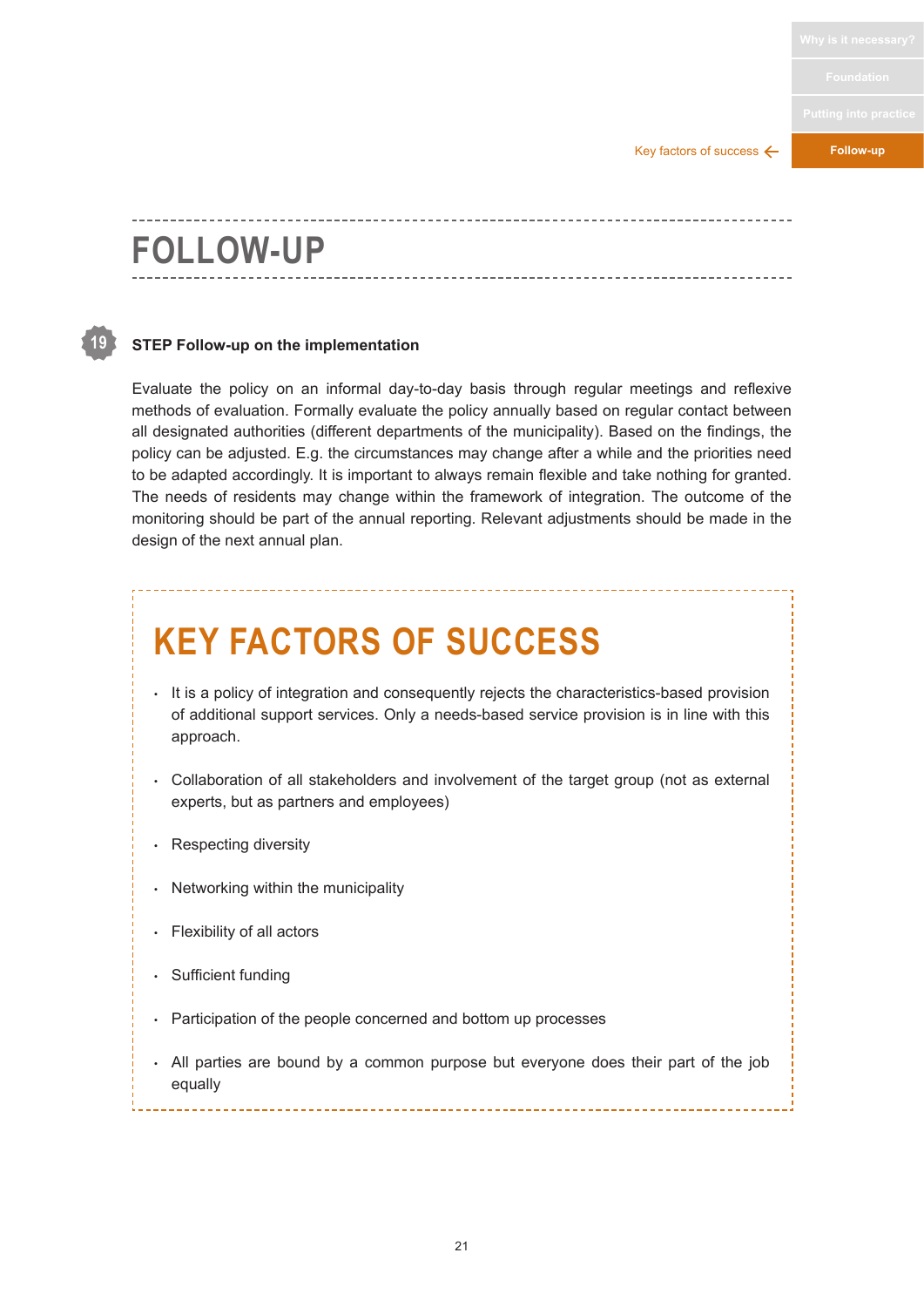**Follow-up**

 $\rightarrow$  Impact and outcome

### **IMPACT AND OUTCOME**

Indicators to measure outcome:

- The number of marginalised children at school, who achieve higher education after being supported
- The performance (grades) of pupils in regular school increased since they have been attending coaching schools
- Reduced drop-out rates within schools
- Children's behaviour in school improves (better concentration, lower aggression)
- Members of marginalised groups in professions like lawyers, doctors, technicians participate in increasingly greater numbers
- Diversity of occupations within marginalised groups
- Marginalised group members apply for social services; number and kinds of requests by members of marginalised groups
- Increased number of job applications from target groups in public administration
- The change of image of the city / population by groups
- Parents are empowered in supporting their children and the relationship between parents and children improves
- Parents are better connected among each other and have closer relationships in their neighbourhoods.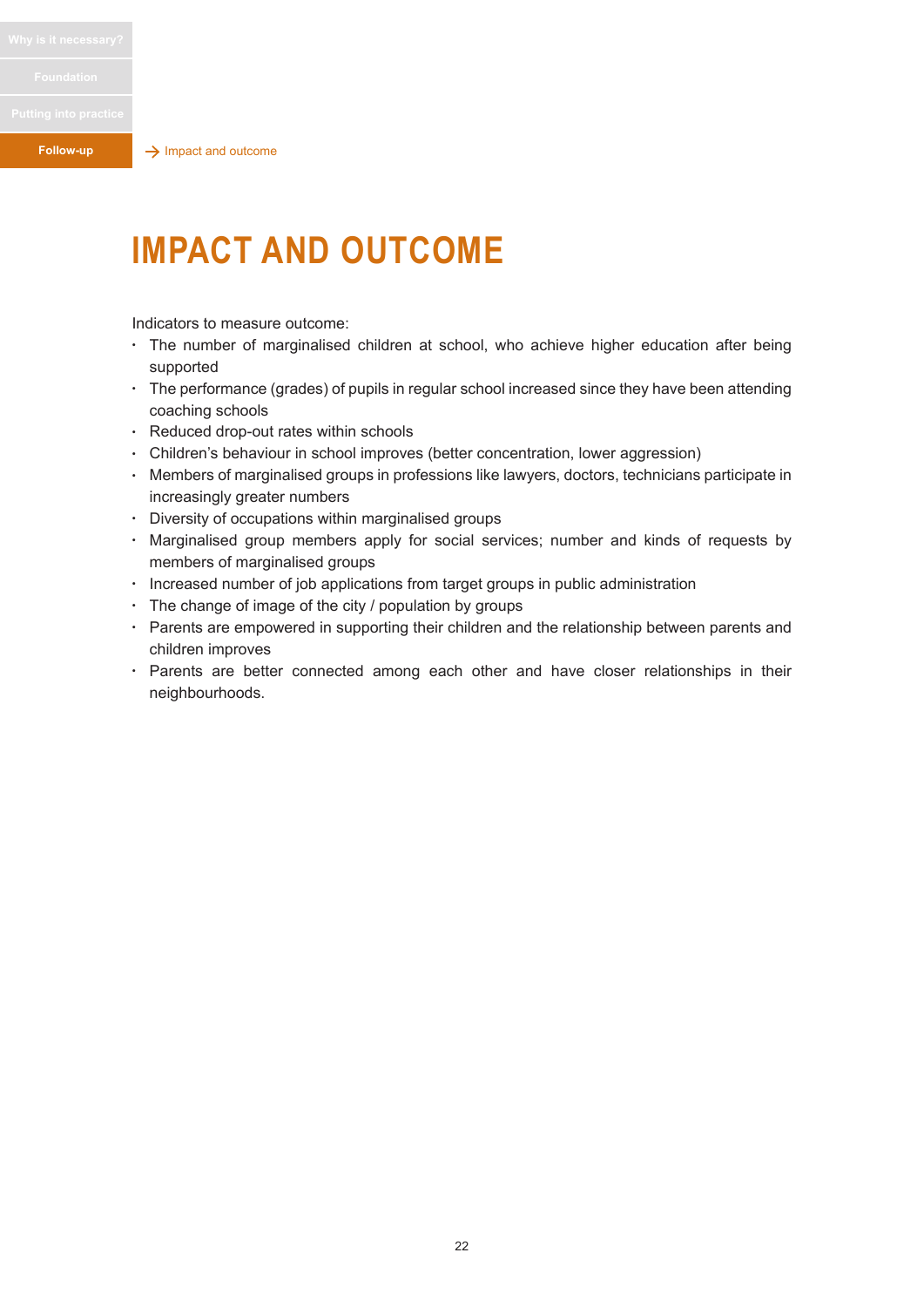Resources and examples

**Follow-up**

### **RESOURCES AND EXAMPLES**

**B (HU): School in B** The School in B. is an educational institution existing since 1998. It provides help and promotes equal opportunities for children and youngsters facing obstacles in their school performance, as well as organizes outdoor and cultural activities for them. The municipal government of B., a city of roughly 28,000 inhabitants including a considerable Roma population, has been one of the most fervent advocates of the School since its conception. Not only has it been a donor, a service and publicity provider for the institution, it also forms part of a large coalition of actors/stakeholders whose common cause is to further the project. The School was operated and funded primarily by the Municipal Government (MG) from the beginnings, although it successfully applied for grants from the Open Society Foundations, other private entities and the then-Ministry of Education as well. In September 2004, upon the suggestion of the MG, a foundation was established with the explicit purpose of creating more favourable conditions for the municipality to aid the project. Also in 2004, the Foundation also signed an agreement on the provision of services with the MG which, among others, includes the salaries of the paid teachers, the costs of utilities and cleaning, reaching 19,920,000 HUF in 2016.

#### **Attika (GR): Mainstreaming of social services to fit the needs of Roma (CECL)**

The policy concerns the city as a service provider and deals with mainstreaming of social services to fit the needs of Roma population. A Municipality in the broader region of Attika has a large Roma population who are well integrated in mainstream society (which is quite rare). http://www.agiavarvara.gr/portal/page/portal/ab/ The Rom Network: http://www.oikokoinonia.gr/en/action.asp http://budaorsitanoda.webs.com/